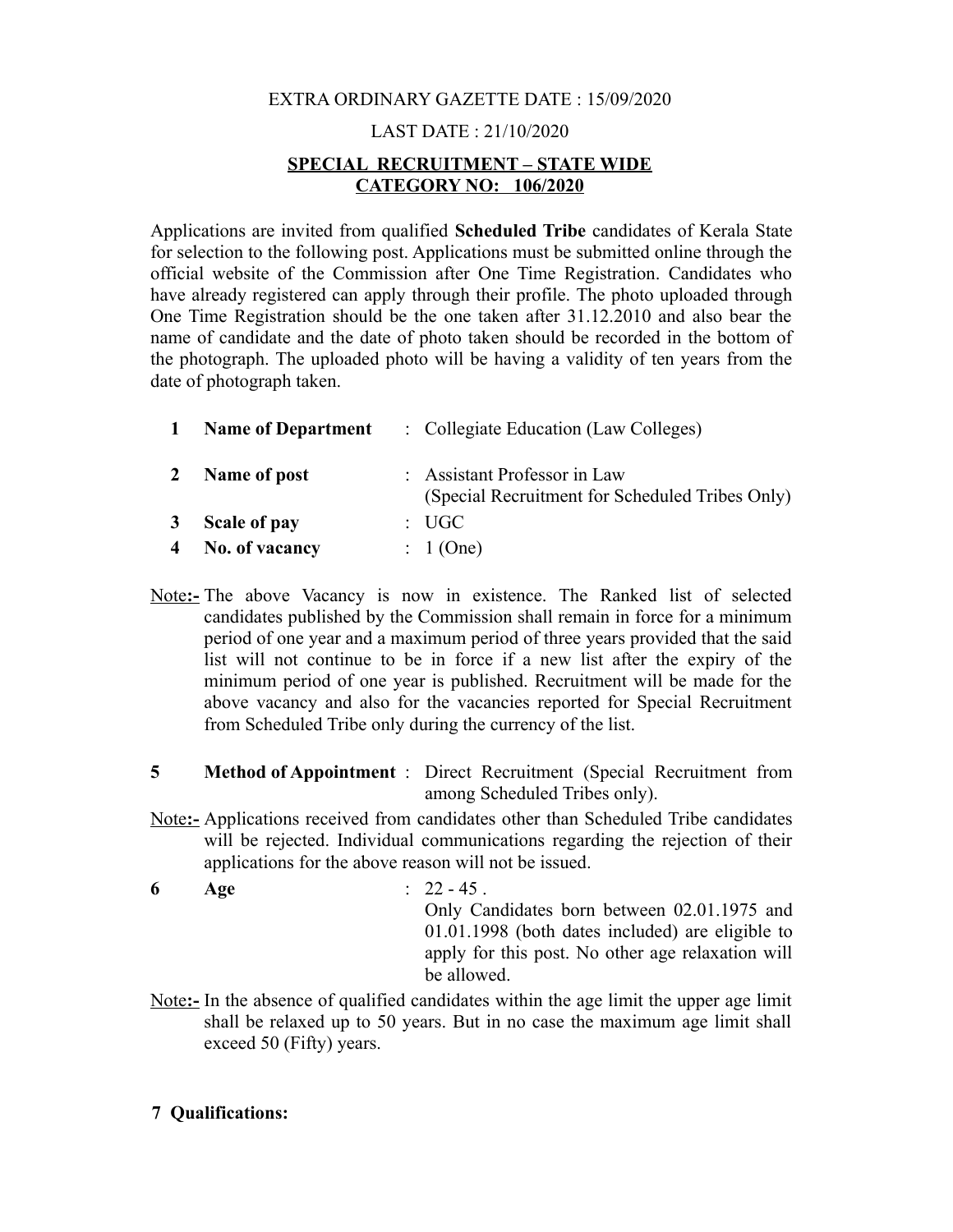- 1) Degree of Master of Law with at least 50% marks.
- 2) Experience at the Bar for a period not less than three years.
- 3) Must have passed a comprehensive test specifically conducted for the purpose by UGC or any agency duly constituted by the State government in this behalf. When qualifications are equal preference shall be given to candidates who possess adequate knowledge in Malayalam.

In the absence of candidates with sufficient Bar experience candidates without bar experience will also be considered.

- Note: (1) For recruitment to this post degree awarded by the Universities recognized by UGC alone shall be considered.
	- (2) Candidates who have obtained Ph.D degree in the concerned subject are exempted from passing NET examination(Go(P)No. 86/07/H. Edn dtd 19.06.2007)
	- (3) If the caste of candidates is wrongly mentioned in their SSLC book, they should claim their original caste in their applications and should produce community certificate issued from concerned revenue authority and the Gazette Notification for the same at the time of certificate verification.

**Probation:** Every person appointed to this post shall be on probation from the date on which he joins duty for a total period of two years within a continuous period of three years.

#### **8 Mode of Submitting application:**

Candidates must register as per 'One Time Registration' with the official website of Kerala Public Service Commission www.keralapsc.gov.in before applying for the post. Candidates who have already registered can apply by logging on to their profile using their User-ID and password. Candidates must click on the 'Apply Now' button of the respective posts in the Notification Link while applying for a post. No application fee is required. Candidates can view and have a printout of the details in the profile by clicking the link Registeration Card. Candidates are responsible for the correctness of the personal information and secrecy of password. Before the final submission of each application, the candidates must ensure correctness of the information on their profile. They must quote the User-ID for further communication with the Commission. Application submitted is provisional and cannot be deleted or altered after submission. The application will be summarily rejected if noncompliance with the notification is found in due course of processing. Documents to prove qualification, experience, community, age etc. have to be produced as and when called for. **Those who have Aadhaar Card should add Aadhaar Card as ID Proof in their profile.**

| 9 Last Date for receipt of applications : |  |  |  |  |  | $21/10/2020$ Wednesday upto 12<br>Midnight. |  |                                                                            |  |  |
|-------------------------------------------|--|--|--|--|--|---------------------------------------------|--|----------------------------------------------------------------------------|--|--|
| <b>10 Website Address :</b>               |  |  |  |  |  | www.keralapsc.gov.in                        |  |                                                                            |  |  |
|                                           |  |  |  |  |  |                                             |  | 11 Paragraphs two, three and twenty five of General Conditions (except the |  |  |